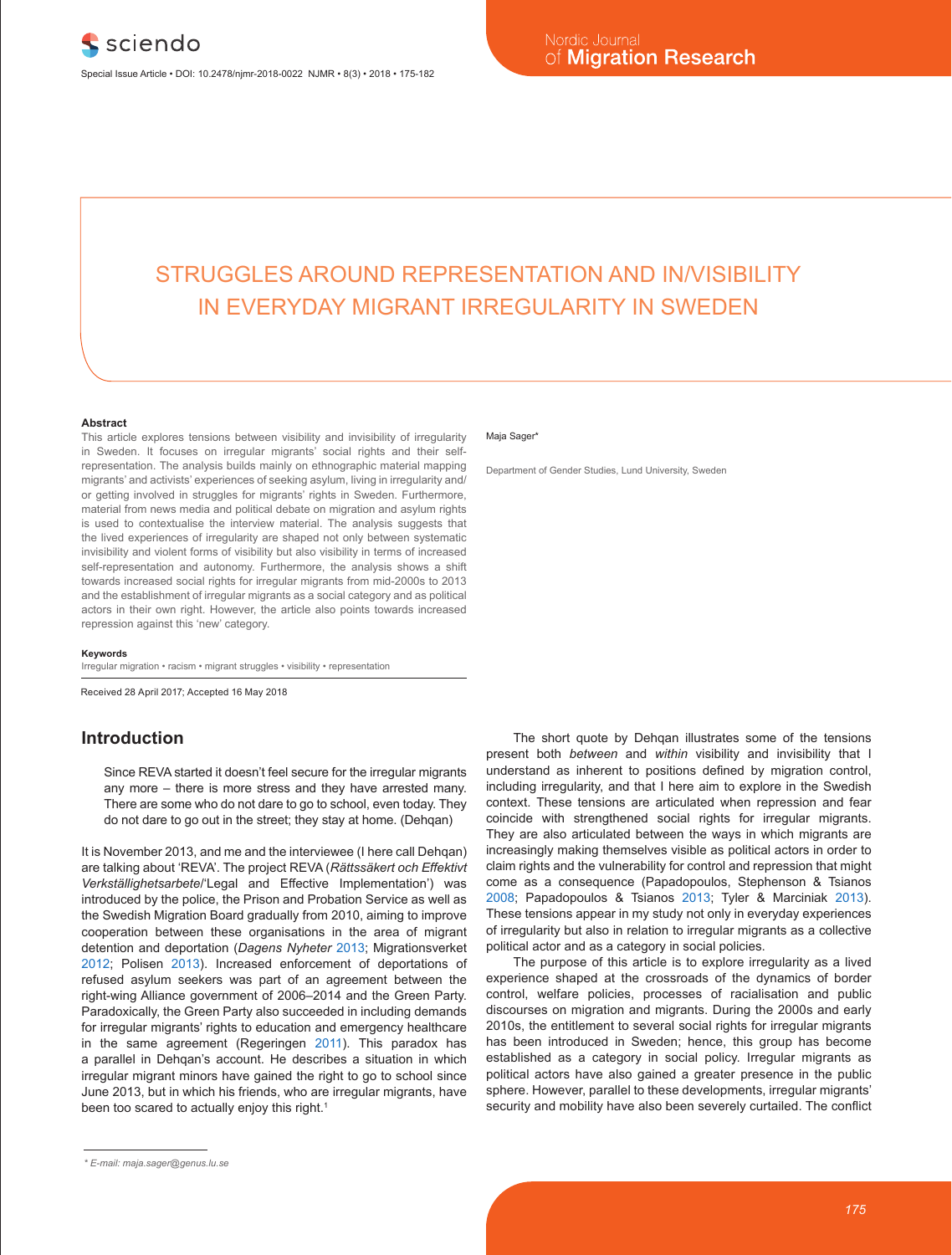around forms of visibility has continuously intensified during the 2010s: in 2016, the amount of forced deportations doubled from the previous year and the police has established new practices for searching for people who have absconded, including demanding information about irregular migrants from the social services (*Sydsvenskan* 2017a).2

The analysis builds on ethnographic material mapping migrants' experiences of being asylum seekers, living in irregularity and, in some cases, getting involved in social movements for migrants' rights in Sweden. The material consists of 32 in-depth interviews with migrants, mainly asylum seekers with experiences of irregularity, and activists<sup>3</sup> in parts of the migration rights' movements in Malmö. It has been collected over two time periods, 2006–2009 (19 interviews) and 2013–2015 (13 interviews), within the frames of two projects.<sup>4</sup> The analysis is also framed by my own experiences as an activist in migration rights' movements in Malmö and by material from mass media and political debate on migration and asylum rights. The material has been transcribed and thematically organised.

In the next section, I provide a brief conceptualisation of irregularity and a sketch of the context of the analysis. Thereafter, I discuss the theoretical framework around the topics of in/visibility, rights and representation within the broader postcolonial and antiracist scholarly interventions. In the following sections, I analyse some changes in the debates on migration and the conditions and rights of irregular migrants. The analysis focuses on tensions around invisibility and visibility in the clash between increased social rights and increased repression and in the subjective accounts of the interviewees in the two projects. The article concludes with a discussion about the ways in which the tensions around visibility and invisibility can be understood as following the logics of border control and everyday irregularity.

#### **Conceptualising and contextualising migrant irregularity**

The vocabulary of critical studies of migration and borders is, and needs to be, in continuous transformation. Among the range of available terms, I chose the concept of irregularity because I think it sheds light on the ways in which it is inseparable from 'regularity' and processes of regulation. However, I share with Bommes and Sciortino (2011: 18) a 'considerable uneasiness' with the concept and the need to underscore that irregularity is far from 'a total status that defines the individual, but only certain categories of the social transactions in which the migrant is involved' (*ibid*.). I conceptualise irregularity as a temporary position produced by structural social factors, such as border control and labour market dynamics, rather than as an identity or individual characteristic produced by deviations or administrational mistakes (Bommes & Sciortino 2011; de Genova 2002; Squire 2011) and as a field in which the conflict between (migrant) mobility and (state) control of this mobility is negotiated (Squire 2011). This perspective brings about an understanding of a broad range of migrants' collective and individual activities and strategies as carrying a potential for resistance in this field. Everyday strategies for survival and dignity are, along with more traditionally organised forms of social protest, part of what I conceptualise as migrant struggles. In this context, I have applied the concept of representation in terms of both self-representation – speaking and being visible, or not, in the public sphere – and visibility of narratives and images of irregularity and irregular migrants or the invisibility of such narratives and images.

As in other Nordic countries, Swedish policies and debates around irregular migration focus on refugee migration (rather than on labour migration that characterises, for example, the US debates on irregular migration). However, rather than trying to account for clearly defined and separated categories of irregularity, I think it is important to avoid the construction of simplified binary categories and instead pay attention to the general plurality and 'messiness' of situations and migration strategies through which irregularity come about. Irregularity can be produced through the routes and modes of control that are connected with migration for studies, labour migration, refugee migration, family reunification, etc., as well as the overlaps between these forms of migration. By including refused asylum seekers in the concept of irregularity, I aim to create a conceptualisation that captures these overlaps and that focuses on the mechanisms of state control of migrant mobility.

#### **Theoretical approaches to irregularity, in/visibility and migrants' rights**

The theoretical approach to irregularity in this paper is based on three central arguments. First, the categories of irregularity and regularity and the categories of migrants and citizens need to be understood as unstable, overlapping categories that constitute each other. Second, migration control and its technologies connect to a broader set of politics than the 'mere' control of borders and citizenship. Finally, tensions around invisibility and visibility in terms of representation are central to migrant struggles.

Irregularity is defined in relation to regularity. Anderson (2013) problematises different sets of imagined binaries and divisions between categories of migrants as well as between citizens and migrants and between irregularity and regularity. A one-dimensional focus on irregular inhabitants tends to implicitly suggest that 'full citizenship' is within reach on the other side of the migrant/citizen divide. However, citizenship is always differentiated and unfinished, and the differentiations and categorisations entailed in migration control have consequences in the lives and positions of not only migrants but also permanent residents and formal citizens (Anderson 2013; Anderson & Hughes 2015). Parallel to this, the tension between visibility and invisibility is not only limited to irregular migrants but also at work in the positions of racialised groups in general, including citizens.

Critical postcolonial and antiracist research has mapped the ways in which the approach of Swedish welfare institutions towards racialised citizens and residents, as well as political debates on issues such as migration, racism, discrimination and colonialism, is characterised by an interaction between invisibility and hypervisibility. Sweden's historical links with colonial legacies (Keskinen *et al.* 2009), as well as contemporary experiences of racism, have frequently been made invisible in national narratives, and when these issues have been given some space, the attention has often shifted from Sweden to racialised citizens as permanent 'immigrants'. Migrants and racialised groups are made invisible as a part of the Swedish population and as active participants in the labour market and social and cultural spheres. Nonetheless, these same groups are often exposed to a kind of hypervisibility through stigmatising, criminalising and/or victimising representations along with an under-representation in institutions and positions of power, which forces a visibility upon racialised individuals that makes them stand as representatives for an assumed collective (Ålund 2005; de los Reyes 2001; de los Reyes, Molina & Mulinari 2005; Statens Offentliga Utredningar 2005.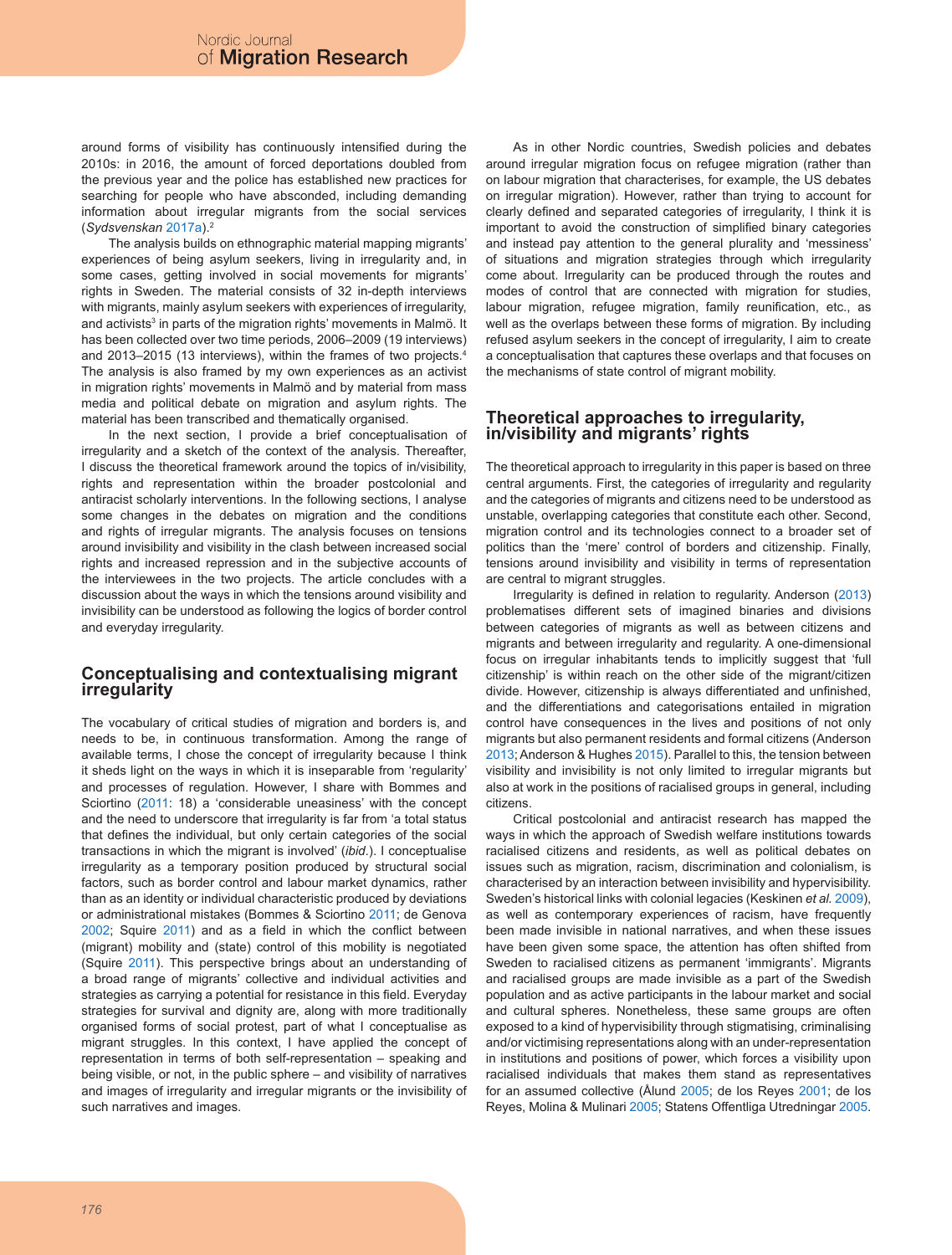See also Leinonen & Toivanen 2014 for a discussion about racialised in/visibilities in the Nordic context).

It is important to understand the tensions around visibility and invisibility that irregular migrants experience in relation to these wider patterns in the Swedish context. They show the ways in which irregularity is not only shaped by specific processes but also integrated in societal structures more generally.

Just as irregularity is part of larger structures, so are the mechanisms of migration control, detention and deportations. They have effects beyond the 'mere' control of migrants: the goals of the EU and its states in the area of migration policies are a complex composition of the will to stimulate some forms of migration and stop others. The control practices *appear* to be absolute and strict but actually rather work to create a narrative about 'being hard on migration' rather than actually stopping migration (de Genova 2013; Tyler 2013: 71). Many mainstream political actors – both on the left and the right – seem to suppose that these signals about controlled borders are necessary to suppress conflicts that they assume will otherwise grow as a consequence of migration (for a critical discussion about these 'safe haven' narratives, see Yuval-Davis, Anthias & Kofman 2005). This is a perspective that runs the risk of reinforcing racist approaches to migration and processes of racialisation in which citizens who are not understood as 'Swedish' are described as 'strangers' and as a source of social problems. At the same time, most European states want to appear, to some extent, as adhering to at least the most basic commitments they have made in relation to human rights. In this way, humanitarian and repressive measures are tightly connected and interlinked in the processes of border policies (Cuttitta 2014). This connection is what de Genova (2013) has called the 'border spectacle' – underscoring how individual deportations, and border control in general, are not merely about administrating forced removals but have a more central function in terms of performing a sense of control and the threat of deportation in the eyes of migrants and citizens.

The character of migration policies as a spectacle has consequences for the conditions for migrant struggles and protests. Critical analyses have observed the risk that migration rights' movements reproduce and reinforce some of the structures they work against when they directly or indirectly mobilise the categorisations and subjectivities that state control of migration produces. Ticktin (2011) shows, as an example, how the French state and civil society have placed compassion and care as core values in their approaches to asylum seekers and irregular migrants, which privileges subjectivities marked with powerlessness and suffering over those marked with political agency and articulation (see also Fassin 2005; Pellander & Horsti 2017). In the UK, Anderson, Gibney & Paoletti (2011) have analysed how anti-deportation campaigns often tend to produce representations of migrants as 'worthy' of citizenship by virtue of their engagement in the community or their respectability. These kinds of representations are not subverting the ways in which the state categorises and divides migrants (Anderson, Gibney & Paoletti 2011).

According to Tyler & Marciniak (2013: 146-148), the visibility and rights claims of irregular migrants, manifested in the form of political organising and in the mere presence of irregular migrants and the questions about rights that this presence poses, carry the potential of not only challenging but also reinscribing borders and categorisation:

[M]igrants and activists who engage in integrationist forms of migrant politics are involved in important forms of critical resistance to the exclusions of citizenship, but risk remaining captured within the existing legal frameworks and prevailing regimes of sovereignty which they contest (Tyler & Marciniak 2013: 148).

In their analysis of immigrant protests and rights claiming, Tyler & Marciniak (2013) approach this tension as a matter of conflict around in/visibility in terms of representation. Papadopoulos & Tsianos (2013: 181-182) understand the balance and/or tension between rights and representation as a central dynamic in contemporary politics (*ibid*.). The regulation of access to rights is a central form of differentiation that profoundly structures people's conditions. However, representation has come to be key in the negotiation as to who should or should not be entitled access to rights. When there is an imbalance between rights and representation, societal conflicts are laid bare. As an example, Papadopoulos & Tsianos describe the people in the French movement *Sans-Papiers* as a group with high levels of representation but a lack of rights, whereas the population in the French *banlieues* has formal rights but a lack of representation (*ibid*.). Returning to the Swedish context, the following section offers an analysis of some changes in the debates on irregular migrants' rights during the last decade in regard to in/visibility and the interaction and tension between rights and representation.

#### **Continuities and shifts in the Swedish context**

In early 2000s, irregular migrants hardly 'existed' as a category in social policy in political debate or in the media in Sweden. Politicians and the general public rarely addressed the lack of rights that characterised the everyday life of irregular migrants, and the welfare institutions and civil servants hardly reflected publicly upon their inability to include irregular migrants in their services. Irregular migrants were deprived of many social and political rights, and their 'right to have rights', as phrased by Arendt (1968), was not recognised in legislation or the public debate.

However, during the 2000s and 2010s, the field has changed in several complex ways. Debates about the health of children in irregular migrant families (Tamas 2009) and a campaign for 'refugee amnesty' but also the role of the unions in relation to irregular workers' rights were events during the years 2004–2007 that started to increase irregular migrants' visibility (Nielsen 2016; Sager 2011). In the form of protests, campaigns and claims from migrants, asylum rights activists, religious congregations, politicians and professional groups (as, for example, doctors, teachers and social workers), the debate grew over irregular migrants' rights to healthcare, schooling and membership in unions. The government commissioned official reports on irregular migrants' rights to schooling and healthcare, and social policies started to include the formerly 'non-existing' social space of irregular migrants. One can trace an increase in the application of the concept of irregular migrants (*papperslösa*) in reports and social policies across these years (Sager 2011), as well as in mass media and parliamentary protocols (Holgersson 2011).

In an agreement between the right-wing coalition government at the time and the Green Party, the first step was taken towards the introduction of the right to schooling for irregular migrant children, by 1 June 2013 (Skolverket 2015; Utbildningsdepartementet 2012), and towards the introduction of the right to healthcare at the same level as asylum seekers, by 1 July 2013 (Socialdepartementet 2012, 2013). In the cities of Malmö and Gothenburg, the programmes against domestic violence started to include irregular migrant women (Oskarsson 2013: 20ff). Some trade unions (the syndicalist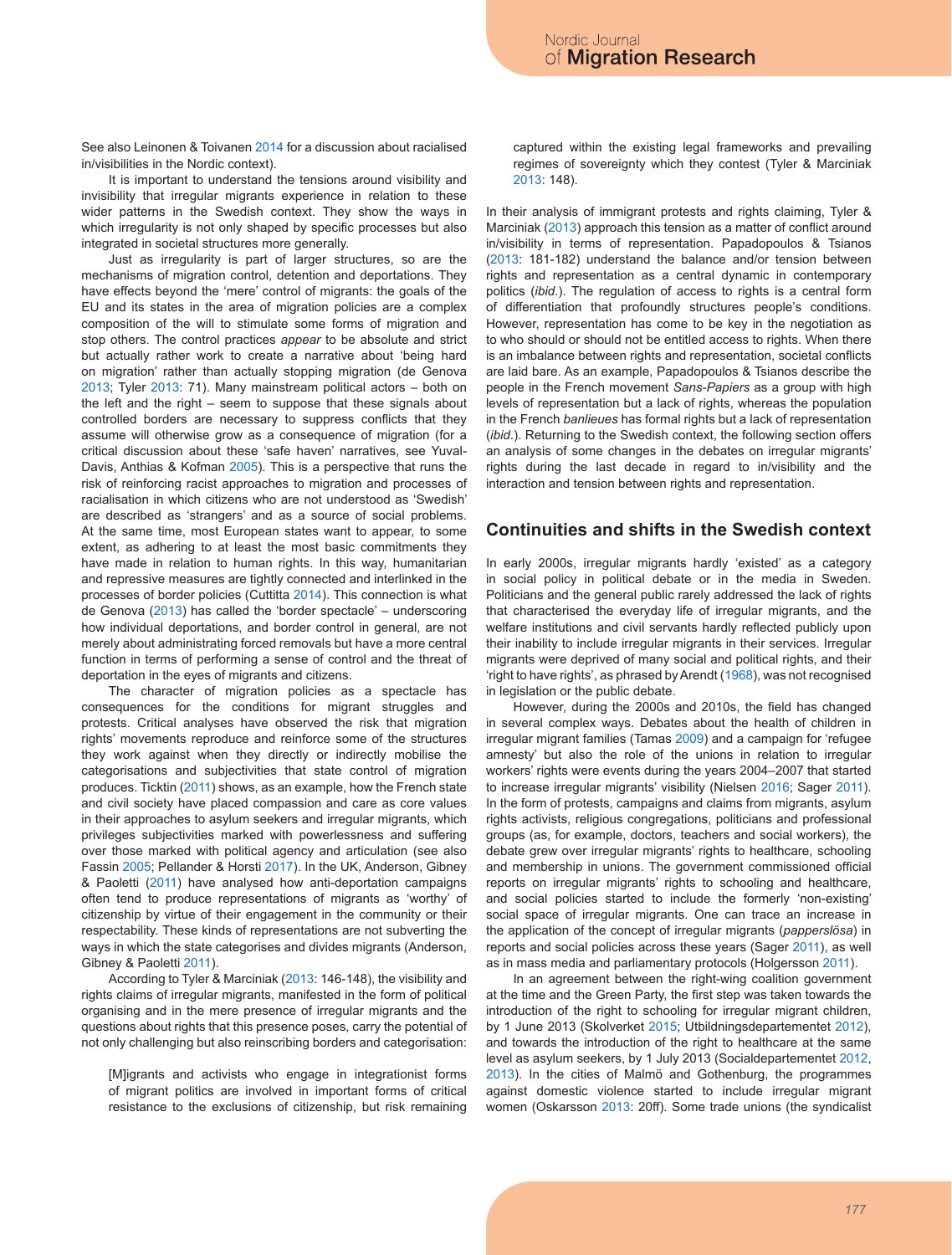union SAC and also some of the unions within the Swedish Trade Union Confederation) opened up for irregular workers to affiliate or are finding routes to arbitrate for them in labour rights disputes (Gunneflo & Selberg 2010). In Malmö city council, the social services developed an interpretation of the Social Services Act that enabled support to irregular migrant minors without time limitation. Furthermore, irregular migrants as actors in their own right gained more space and visibility in the migration rights' movements as activists and spokespersons. Recent research in the field of critical migration studies in Sweden has analysed these different changes and developments (see, for example, an edited volume by Sager, Holgersson & Öberg 2016). A growing body of cultural productions, reports and student dissertations discuss different aspects of the causes and effects of irregularity and the growing resistance and solidarity. Irregular inhabitants have become a social and political category that has gained visibility in the media, social policy, political debate and artistic expressions.

#### **Visibility and invisibility between autonomy and control**

The increased visibility of irregular migrants as a category in social policy and as political actors has partly been promoted through the forms of acts that Isin (2008) has conceptualised as 'acts of citizenship'. The concept refers to acts that non-citizens perform when they act in ways that contribute to shifting or renegotiating the boundary between those who have rights and those who have not and between those who are included in the citizenry and those who are not. In this case, it is about those irregular migrants who have stayed despite refusals and threats of deportation and who have continued struggling for the right to remain, to claim social rights and to have a political voice, participating in asylum rights groups, organisations and campaigning. These acts have contributed to a shift in the boundaries around certain rights and political subjectivities.

So far, I have described these shifts towards increased visibility of irregular migrants as political actors and as carriers of social rights, in terms of a relative political 'success' effected by the acts of citizenship of irregular migrants. Yet, this increased visibility did not only increase migrant autonomy but seems to also have turned into a mode of control. In February 2013, the border police in Stockholm introduced the REVA project (Legal and Effective Implementation). It had already been evaluated for two years in Malmö, and the amount of deportations had increased by approximately 23 percent during that period (*Dagens Nyheter* 2013). During the 'test lab period' in Malmö, REVA had been criticised by migrants, activists, healthcare workers, non-governmental organisation workers and local politicians for the insecurity and fear produced by the intensified police activity in the city (*Tidningen Re:public* 2012). When REVA was launched in Stockholm, the outcry was even louder: systematic controls in the Stockholm metro made migration control more visible to the general public (Schierup, Ålund & Kings 2014). The arguments above about the risk for disciplining and control connected with being visible and represented as a category (Papadopoulos & Tsianos 2013; Tyler & Marciniak 2013) seem to be reflected in this repression against irregular migrants that was growing along with the improvements of their rights.

Based on ethnographic work in Southern Europe, Papadopoulos & Tsianos (2013) argue that those analyses of migrant struggles that centre the analysis on citizenship and formal belonging might fail to include people's strategies for staying invisible – which are central to many migrants' struggles to gain or create liveable everyday spaces. They are not referring to invisible as in hidden away indoors due to fear of deportation but in terms of being located outside the frames of representation and categorisation. In a situation where no formal rights are within reach, Papadopoulos & Tsianos argue that a life under the radar, which enables mobility and the building of security and continuity through mutuality and networks with other migrants, is the main – and sometimes only – form of struggle that many migrants are able to embrace (*ibid*.). This position could be problematised through questions about its applicability to people who are in life situations/phases in which they need to stay in one place, hence making the need to be included in a rights-entitled category key to their situation. However, despite these limitations, it is interesting to consider the double-edged character of visibility and representation specifically in relation to the developments analysed here.

The REVA project is obviously not a unique phenomenon in Europe or in Sweden. Rather, the project is a consequent step in the ongoing intensification of control and repression of migrants in the EU (Guild 2009). Since the second set of interview material was gathered, further dramatic changes have taken place that have reinforced the turn of the newly gained visibility and representation into forms of control. Starting in the summer of 2015, the struggles of migrants to enter and travel through Europe became particularly intense and visible. While Swedish politicians in early autumn 2015 talked about openness and humanitarianism as responses to the so-called 'refugee crisis', the borders were practically closed a few months later. Thereafter, the way in which irregular migrants were represented and described changed quickly. In October 2015, the Minister for Migration at the time, Morgan Johansson, said in an interview: 'If you haven't received a residence permit, you are no refugee. Then you should go back to your home country' (*Sydsvenskan* 2015). In the article, 'irregular migrants' were described as the absolute opposite of 'refugees' and demanded to leave to create space for 'real' refugees. This statement points towards the problematic ways in which representations can shift and become filled with new meanings. A terror attack in Stockholm city centre in April 2017, in which five people were killed and several injured, caused an even more drastic shift in the representations of irregular migrants. As soon as it became known that the suspect was a refused asylum seeker staying irregularly in Sweden, politicians started suggesting harsher measures of control (*Dagens Nyheter* 2017; *Sydsvenskan* 2017b).

The struggles of different groups for rights and representation have always carried a risk of reproducing divisions into worthy and non-worthy subjects of rights. Furthermore, visibility and inclusion in the categories of the welfare state and social policies might come with a risk of increased repression, disciplining and/or stigmatising. Another event that points towards the double-edged character of increased visibility and presence as a category in social policies is the increased deportation of irregular migrants, as shown in the statistics of 2016 and early 2017, which one could argue to be a direct consequence of the improved social rights: the police in the south of Sweden contacted social services for the addresses of irregular migrant families who were in touch with them for social welfare (*Sydsvenskan* 2017a). In the last example, the connection between the group's appearance as a social policy category and repression is striking: their possibility to get social welfare shaped police strategies.

One more example is the way in which one in Sweden, during the winter of 2015/2016, could follow a rather drastic shift in relation to the category of 'unaccompanied minors'. This was by then a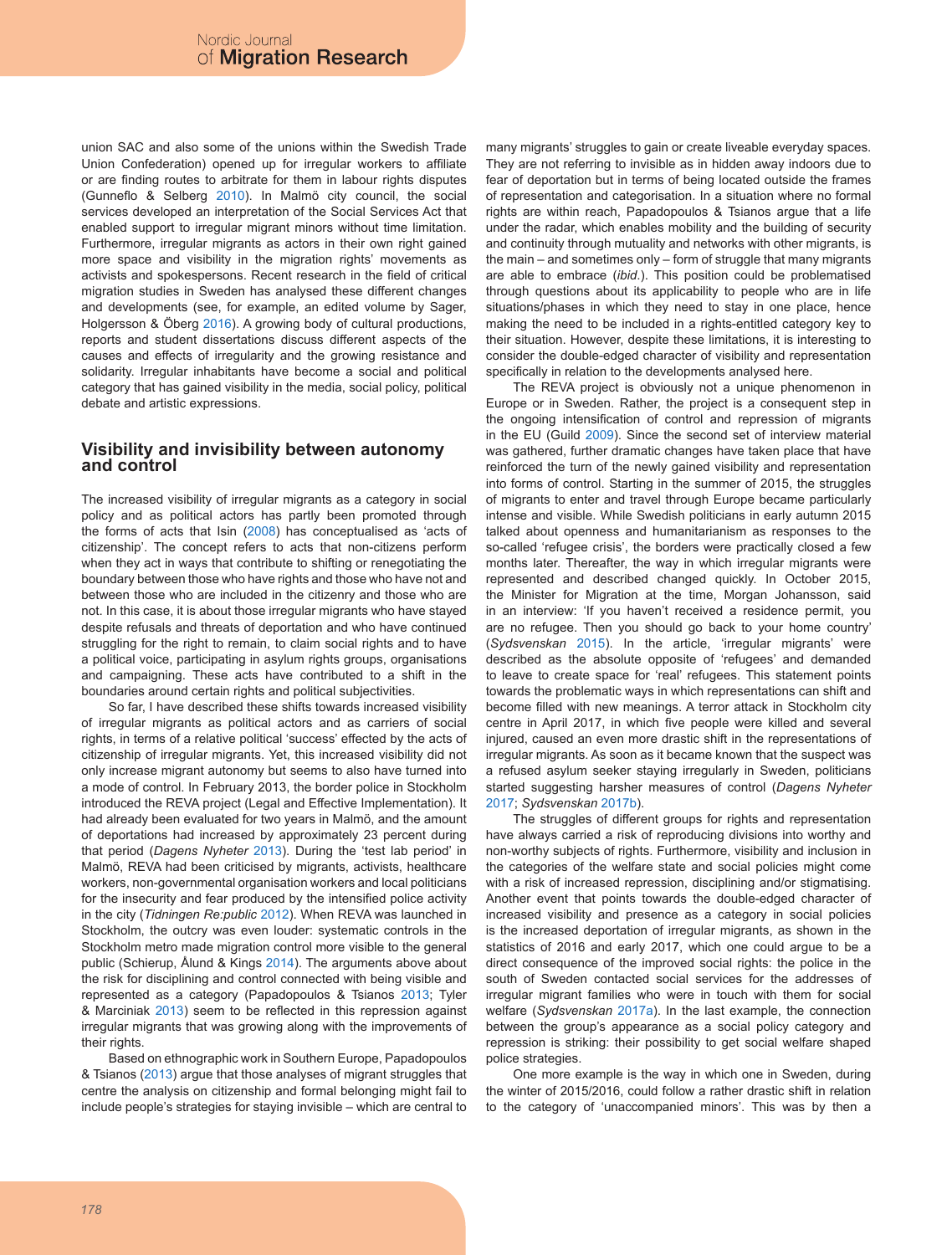categorisation that had been used mainly by social welfare officers and organisations representing unaccompanied minors. However, during 2015/2016, the category of 'unaccompanied minor' transformed into a stigmatised category described as destructive for the society (see, for example, this debate article by Lalander *et al.* 2016).

These events show how easily visibility can turn from something experienced as 'positive' into a threat and a form of control. I claim that the understanding of visibility as double edged is particularly relevant for understanding the interplay between rights and representation in the Swedish context, where categorisations of different social groups and boundaries of belonging have been central for the distribution of welfare services and rights as well as for disciplining and social control. It is also here that several scholars have identified a specific aspect of irregularity in Sweden: the lack of legal status and the threat of deportation have relegated people to a very limited social space (Sager 2011; Sigvardsdotter 2012).

#### **Visibility and invisibility as everyday experience**

The tension between visibility as a route towards autonomy and as a measure of control has a parallel in the more subjective experiences of irregularity, but here the focus is more on invisibility. As mentioned above, irregular migrant children were granted the right to go to primary and secondary school in June 2013 – in the midst of the most intensive period of discussions about REVA and police presence in the streets. As the legislation on schooling for irregular migrants did not include a guarantee that schools would be a sanctuary from police intervention, a risk remained that some people would be too scared to go to school despite their new right. Similarly, in relation to the rights to healthcare, a psychiatric doctor at the Unit for Children's Psychiatry recently explained in an interview that his work with irregular migrant children and youth was being severely damaged by the activities of the police. The children were worried because the police were calling regularly to ask about children who attended the clinic and they had also heard rumours about 'the REVA police' waiting outside the clinic (*Tidningen Re:public* 2012, 2015).

However, long before REVA, many irregular migrants – although not all – were scared of being in public spaces. In the interviews I conducted with refused asylum seekers during 2006–2009, many interviewees articulated their subjective experiences of irregularity in a way that was connected to the tension between visibility and invisibility (Sager 2011): a tension between a wish to be invisible – to stay away from control, detention and deportation – and a wish to be visible – as an autonomous human being and as a political subject.

Floriana and her husband Ismail fled to Sweden with their three children from the persecution they were exposed to in Macedonia in 2003. Their asylum application had been refused, and they had absconded from their contact with the authorities in order to avoid deportation. They had lived in that situation for around a year when I interviewed them. Floriana and Ismail often expressed fears about being found by the police:

We were so afraid when we went outdoors, so we split up into groups. Some of us walked further ahead and some on the other side of the street a bit behind. When we saw a police car, the children got so scared they jumped and tried to hide in the bushes. We were totally struck by panic (Floriana).

Floriana, Ismail and their three children were literally hiding indoors; the few times when they went outside, they were extremely nervous.

In their fear of being found, caught and deported, they were aiming for invisibility. However, while their fear was sometimes so intense that they were ready to 'hide in the bushes', this family was also active in the campaign for refugee amnesty that was going on at the same time. They expressed their view that, through that engagement and their participation in the study, they wanted to change their own situation and also to share their experiences and raise their voices about a situation they understood as relatively invisible to those in Sweden who did not have direct contact with asylum seekers.

Another interviewee, Mira, described a similar dual approach to the issue of visibility and invisibility. Mira had escaped from threats and harassment in Kosovo, where she belonged to an ethnic minority. After a few years in Sweden, her asylum application and the appeal had been refused and she was now staying irregularly. She told me how scared she was to go outside. She was worried that she would get lost, because in that case, she would never dare to ask anyone about the way home. However, when I asked her what she thought was the most important thing that people need to know about the situation for people in her circumstances, she answered that:

The most important thing is that people need to understand that the individual who is hiding still *exists.* Because it seems like people think that you disappear when you get refused and abscond. As if you cease to exist (Mira).

Despite the fact that Mira in her everyday life wanted to keep herself invisible to the extent that she would not consider even asking a stranger for direction, she describes the experience of feeling invisible, being rendered non-existent, as the most pervasive and deeply rooted fear in her irregular situation.

In the interviews that were conducted from the summer of 2013 – that is, shortly after the period in which the REVA project seemed at its most active and the media coverage was at its most intense – until autumn 2015, many interviewees expressed the strong fear for their own and their friends' safety. Akram, an Afghani young man who had newly arrived in Sweden when the street controls started to increase, says: 'I was scared of walking to activities and parties and I felt like I needed to stay indoors after 5 pm every day'. Dehqan, who told us at the beginning of this article about how his friends did not dare to go to school, expresses how he felt when 'REVA started': 'I was still irregular at the beginning. I was not so scared, but I got upset about seeing so many friends being taken in. Seven friends were taken in and deported during 2012 and 2013'.

The form of fear that Mira and Floriana with their families experienced – a fear that in some situations literally forced them to try to remain invisible – probably surfaces for every person who is forced into irregularity and becomes threatened with deportation. This form of fear came to grow and intensify even more for those who lived (and live) irregularly 'during REVA'. However, the painful form of invisibility – as a human being – that Mira talks about seems to have undergone a certain transformation during the same time period – at least locally in those places where the presence of irregular migrants has been most noticeable.

While the visibility of irregular migrants as a group of inhabitants in Sweden had already grown during the last decade, REVA became a catalyst for further attention. Irregular migrants' own initiation and participation in the mobilisations against REVA and for migrants' rights further promoted their visibility. Together with the testimonies about fear and worry concerning REVA, several of the interviewees I talked to in the period 2013–2015 are active in networks and organisations struggling for asylum seekers' and irregular migrants'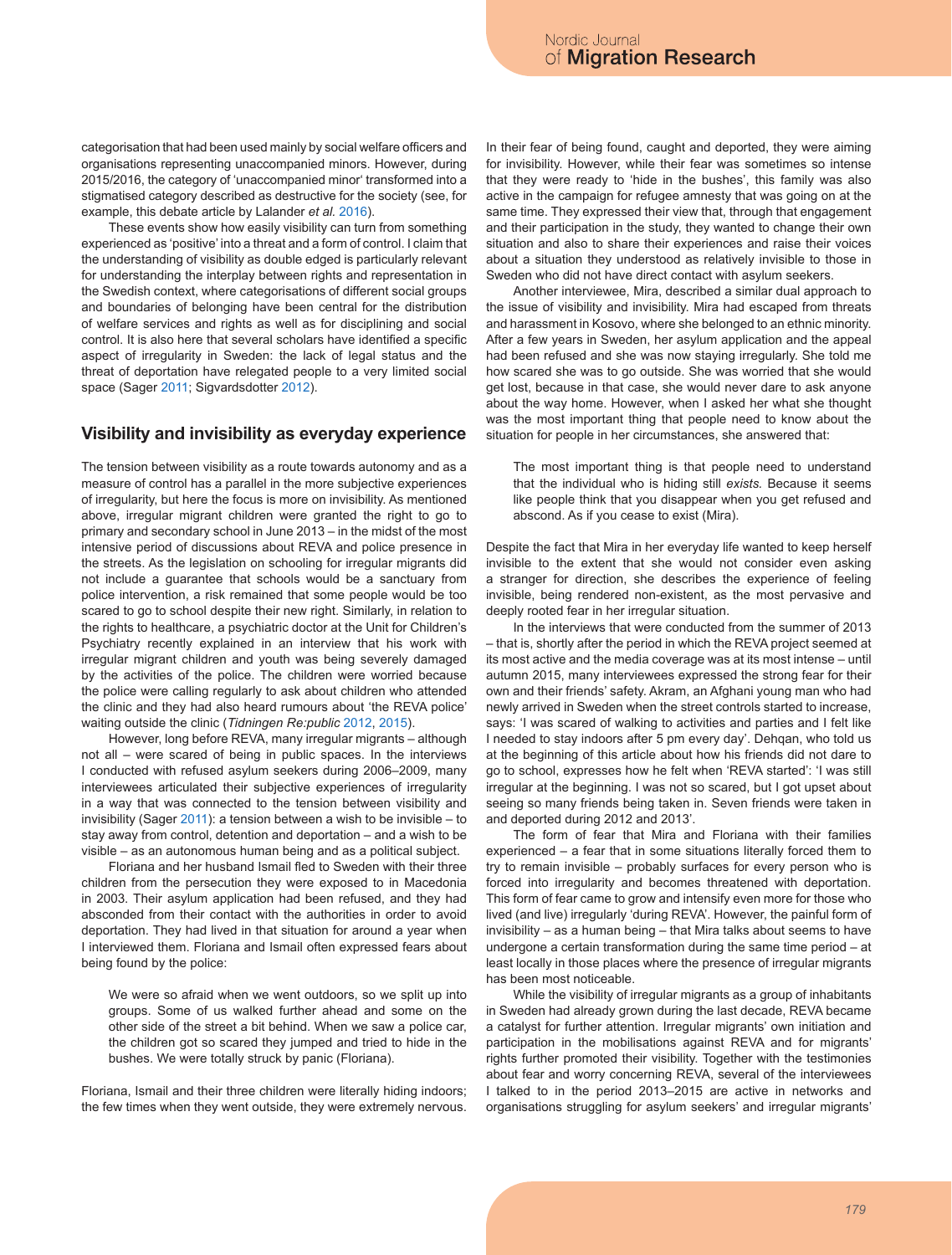rights and – in the face of a shortage of such rights – organise activities and social spaces for people to meet. So here we are back at those recent changes that to some extent could be described as a 'success' – migrants are to a greater extent themselves part of a political conversation that earlier had been mostly *about* migrants and irregular migrants. In a conversation with Behrooz, who received a residence permit through his first application and never had to be irregular in Sweden, he underscores several times that the organisation he is working with, which organises activities and campaigns for unaccompanied minors, has a clearly expressed goal to increase the visibility of the group:

One of our goals is to tell our stories to as many people as possible as a way to fight racism. If we explain to them clearly that 'we have escaped from chaotic areas. We have escaped to save our lives, our very existence. We come here to build a better life, to work with you, and to struggle side by side with you. We are all human beings and have the same value. There is no big difference between you and me' (Behrooz).

Behrooz is one of many young migrants who are active in different organisations and projects, especially in Malmö but also across the country. They could be described as both actors and 'target group' in the accelerating attention around the conditions of irregularity that I have sketched in former sections. The quote by Behrooz indirectly brings yet another kind of voice from the interview material to the fore: the concern that visibility and representation have indeed increased but seems to be mainly about visibility in relation to social rights and social policy concerns. Issues such as irregular migrants' rights to healthcare (see also Bendixsen 2018 for Norway), schooling and other welfare services are central to the narrative on irregularity that has gained a presence in the public sphere. These issues have been and are, of course, crucial for many people and are obviously very important political issues. However, just like Behrooz, several interviewees highlight their continuous invisibility in relation to other thematic and political frames within which migration policy, asylum rights and irregularity could be read. Akram also expresses his concern with the limited understanding of the contexts of migration when he shares his thoughts on Swedish arms trade:

Sweden is the eighth biggest country for weapon production in the world. They do not use the weapons in Sweden, so they have to sell it. Where can they sell it? To countries like Somalia, Afghanistan, Iraq, USA, Saudi Arabia and Pakistan – who send it to the Talibans! And then they chase me and I have to escape and come here – and once here I have to nearly kill myself to explain why I had to escape (Akram).

Many of the interviewees argue for the need to understand their position and the way in which irregularity comes about within a global political context: the wars and conflicts that force people to flee, colonial histories, the role of Sweden and Europe as a whole in these wars as parties and in arms export, the unequal global distribution of resources that forces people to move irregularly and precariously and the interpretations and the questioning of people's credibility that permeate the asylum process. These are aspects of irregularity that several interviewees experience as continuously invisible, arguing that the visibilities of these other contexts of irregularity would produce more politicised subjectivities than the one that has come into the light now: the irregular migrant as a subject of social policy.

### **Concluding reflections**

In the analysis, I have sketched an image of irregularity as a lived experience shaped between systematic invisibility and violent forms of visibility. The development of the in/visibility of irregularity that I have described in these sections (and the parallel in/visibility in relation to racism and processes of racialisation) is in many ways paradoxical. Especially, everyday experiences of irregularity, as indicated by the accounts of the interviewees, carry several paradoxes. However, these shifts in two distinctly opposite directions – on the one hand, visibility as connected to autonomy, as success, increased social rights and a political strategy, and on the other hand, visibility as a threat, control and repression – might look contradictory but actually they are not particularly so.

With the perspective on irregularity as a dynamic field in which the conflict between mobility and control is negotiated (Squire 2011), the seemingly paradoxical changes in Sweden can be understood as the ongoing conflict around the relationship between rights and representation (Papadopoulos & Tsianos 2013). The analysis of these changes over time described how the conditions for different forms of visibility and invisibility have changed: while the wish (need) to stay out of sight has been more or less constant, it became further articulated when the border police initiated a concrete and threatening mechanism in the form of REVA. The interviewees in the material from the mid-2000s described a feeling of fear and anxiety connected to the feeling of one's very existence being invisible. In later interviews, this kind of perspective on in/visibility hardly was expressed. The interview material is not comprehensive enough to draw on for a more generalised comparison over time. However, despite the limited number of interviews, the developments they describe tend to go in line with the shift outlined in the analysis of media and public debate. This is a shift of the positions of irregularity from invisibility towards not only increased visibility but also increased repression and stigmatisation.

This article has shown how the dynamic and tension between forms of visibility and invisibility are in constant change. The visibility and invisibility of irregularity come to the fore in the interview material, social policies and the debate on migration policy on several levels. In/visibility of irregularity manifests itself in social policy through representation in the debate and above all through the presence of irregular migrants as a category in legislation and practices of welfare authorities. In/visibility also becomes central in the everyday experience in terms of actually being visible – walking in the street, showing one's face, relating to people and social contexts – or not being visible – staying hidden indoors or feeling forgotten and invisible in relation to other people. Finally, it is manifested in terms of *how* and *if* irregular migrants act politically, take part in the debate on migration policies or become included in narratives on Sweden.

The changes described in this article have been about a movement towards increased social rights for irregular migrants and the establishment of irregular migrants as a social category and as political actors in their own right. At the same time, I have discussed the increased repression against this 'new' category. I have reflected on these seemingly contradictory developments and argued that they can be understood as connected in many ways. The interlinkages are visible in political negotiations, in the border spectacle and in the issue of how representation works in conflicts about rights.

Beyond direct repression, the establishment of the category of irregular migrants has turned the category itself into a space for conflict around representation, first, in terms of the ways in which the category mainly is represented as related to social policies, rather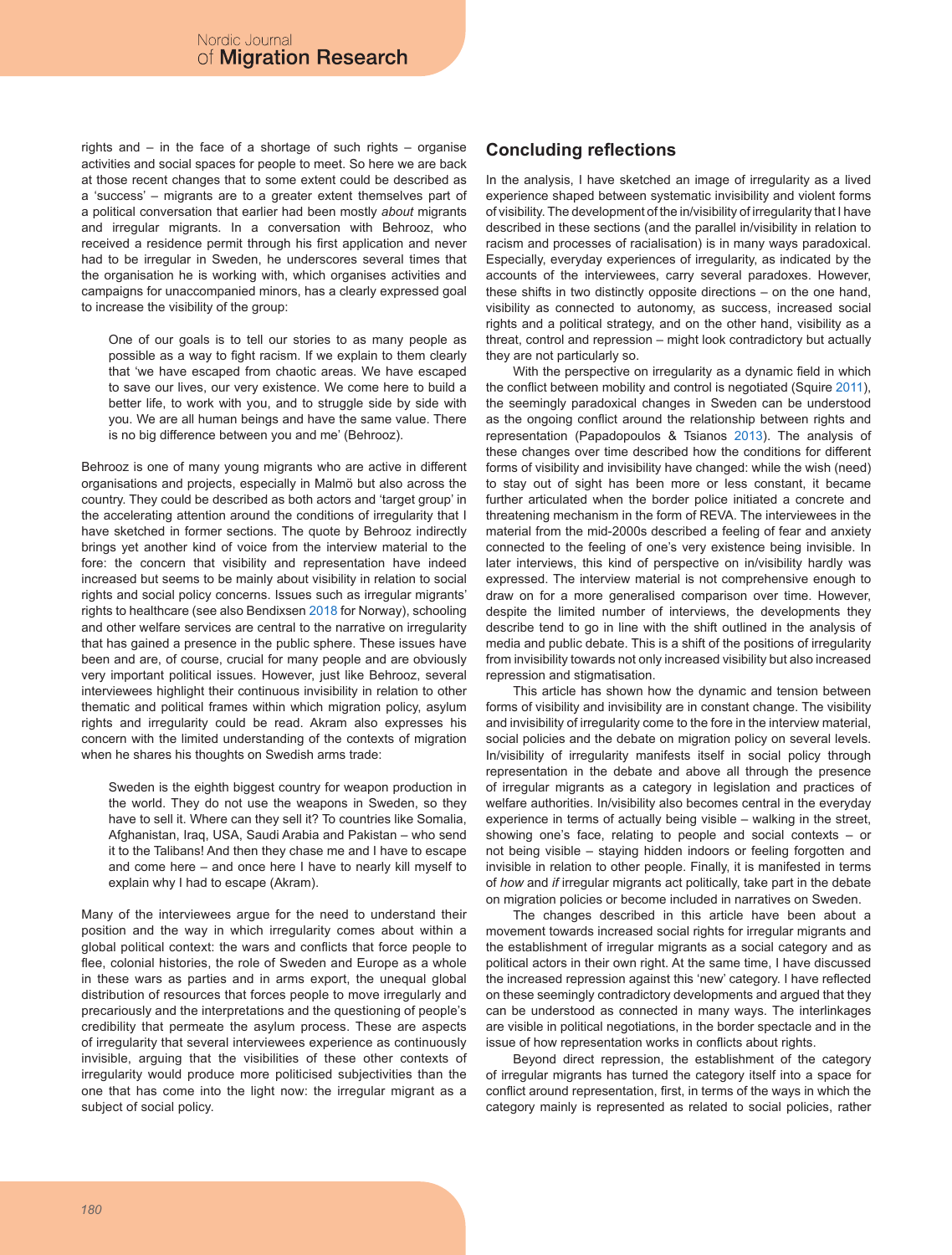than located in a context of global dynamics of capitalism, wars and inequalities. Second, the political responses to the so-called 'refugee crisis' have included not only increased stigmatisation and legitimising of persecution of the category but also the counter voices that are struggling for the representation of irregular migrants as entitled to rights and as already being Swedish inhabitants.

#### **Acknowledgements**

Thanks to all the research participants for contributing with their reflections and experiences. I also want to thank Diana Mulinari, Lund University; Imogen Tyler, Lancaster University; Emma Söderman, Lund University; and Vanna Nordling, Malmö University, for many discussions about the themes addressed in the paper. Finally, thanks to the editors and the anonymous peer reviewers for their generous and important input during the editing process.

## **Funding acknowledgements**

This work was supported by the International Postdoc Fellowship Programme Cofas, grant number Cofas 2011-1660.

#### **Notes**

1. REVA first became known to the general public because of the sharp increase in internal border controls in public spaces in Stockholm. Owing to the attention, the controls in public transport became less frequent, and thereafter, the descriptions of REVA

## **References**

- Ålund, A 2005, 'Etnicitet, medborgarskap och gränser', in *Maktens (o)lika förklädnader: kön, klass & etnicitet i det postkoloniala Sverige: en festskrift till Wuokko Knocke*, new edn, ed. P de los Reyes, I Molina & D Mulinari, Atlas, Stockholm, pp. 285-294.
- Anderson, B 2013, *Us and them?: the dangerous politics of immigration control*, Oxford University Press, Oxford.
- Anderson, B, Gibney, MJ & Paoletti, E 2011, 'Citizenship, deportation and the boundaries of belonging', *Citizenship Studies*, vol. 15, no. 5, pp. 547-563, DOI:10.1080/13621025.2011.583787.
- Anderson, B & Hughes, V 2015, 'Introduction', in *Citizenship and its others*, eds B Anderson & V Hughes, Palgrave Macmillan, London, pp. 1-9.
- Arendt, H 1968, *The origins of totalitarianism*, Harcourt, Brace, Jovanovich, San Diego.
- Bendixsen, S 2018, 'The politicized biology of irregular migrants: micropractices of control, tactics of everyday life and access to health care', *Nordic Journal of Migration Research*, vol. 8, no. 4, DOI 10.1515/njmr-2018-0020.
- Bommes, M & Sciortino, G 2011, 'In lieu of a conclusion: steps towards a conceptual framework for the study of irregular migration', in *Foggy social structures. irregular migration, European labour markets and the welfare state*, eds M Bommes & G Sciortino, Amsterdam University Press, Amsterdam, pp. 213-228.
- Cuttitta, P 2014, '"Borderizing" the Island setting and narratives of the Lampedusa border play', *ACME: An International E-Journal for Critical Geographies*, vol. 13, no. 2, pp. 196-219. Available from: <http://ludwig.lub.lu.se/login?url=http://search.ebscohost.

have been divided: while the authorities involved generally claim that it is a project focusing on smoother cooperation between the three organisations, other observers maintain that it still entails higher degrees of controls in the street and public spaces. Regardless, REVA has become the overarching name for the shared experiences of increased police presence in the streets of Sweden's larger cities to which irregular migrants and their allies have borne witness.

- 2. The same week as the last revisions of this article were finalised, in May 2018, the governing Social Democratic party announced a harsh migration agenda as part of their campaign for the national elections in September 2018. The suggested measures included withdrawal of some of the social rights for irregular migrants outlined in this paper.
- 3. Obviously, these categories are not mutually exclusive. Several interviewees are both activists and irregular/previously irregular migrants.
- 4. The earlier study is my PhD study *Everyday Clandestinity: Experiences on the Margins of Citizenship and Migration Policies* (Sager 2011) and the later one is the project *Negotiating Boundaries*, funded by the International Postdoc Fellowship Programme Cofas (grant number Cofas 2011-1660). Owing to the possible vulnerability of the interviewees, I have attended to issues of ethics and safety rigorously throughout both these research projects. The settings for the interviews have been discussed carefully with the interviewees; the material has been stored and de-identified according to the recommendations from the Regional Ethical Review Board, and I have discussed the issues of de-identification at depth with the interviewees. All names are pseudonyms.

com/login.aspx?direct=true&db=a9h&AN=96088114&site=edslive&scope=site>.

- Dagens Nyheter 2013, '*Fler avvisade med polisprojektet Reva*'. Available from: <http://www.dn.se/nyheter/sverige/fler-avvisademed-polisprojektet-reva>.
- Dagens Nyheter 2017, 'Miljöpartiet kräver mer pengar till Säpo och fotbojor på vissa människor'. Available from: <http://www.dn.se/ nyheter/sverige/mp-krav-anvand-fotboja-i-kamp-mot-terrorn/>.
- de Genova, N 2002, 'Migrant "illegality" and deportability in everyday life', *Annual Review of Anthropology*, vol. 31, no. 1, pp. 419-447, DOI:10.1146/annurev.anthro.31.040402.085432.
- de Genova, N 2013, 'Spectacles of migrant "illegality": the scene of exclusion, the obscene of inclusion', *Ethnic and Racial Studies*, vol. 36, no. 7, pp. 1180-1198, DOI:10.1080/01419870.2013.783710.
- de los Reyes, P 2001, *Mångfald och differentiering: diskurs, olikhet och normbildning inom svensk forskning och samhällsdebatt*, SALTSA, Solna, p. .
- de los Reyes, P, Molina, I & Mulinari, D 2005, 'Introduktion Maktens (o)lika förklädnader', in *Maktens (o)lika förklädnader: kön, klass & etnicitet i det postkoloniala Sverige: en festskrift till Wuokko Knocke*, new edn, eds P de los Reyes, I Molina & D Mulinari, Atlas, Stockholm, pp. 11-30.
- Fassin, D 2005, 'Compassion and repression: the moral economy of immigration policies in France', *Cultural Anthropology*, vol. 20, no. 3, pp. 362-387, DOI:10.1525/can.2005.20.3.362.
- Guild, E 2009, *Security and migration in the 21st century*, Polity, Cambridge.